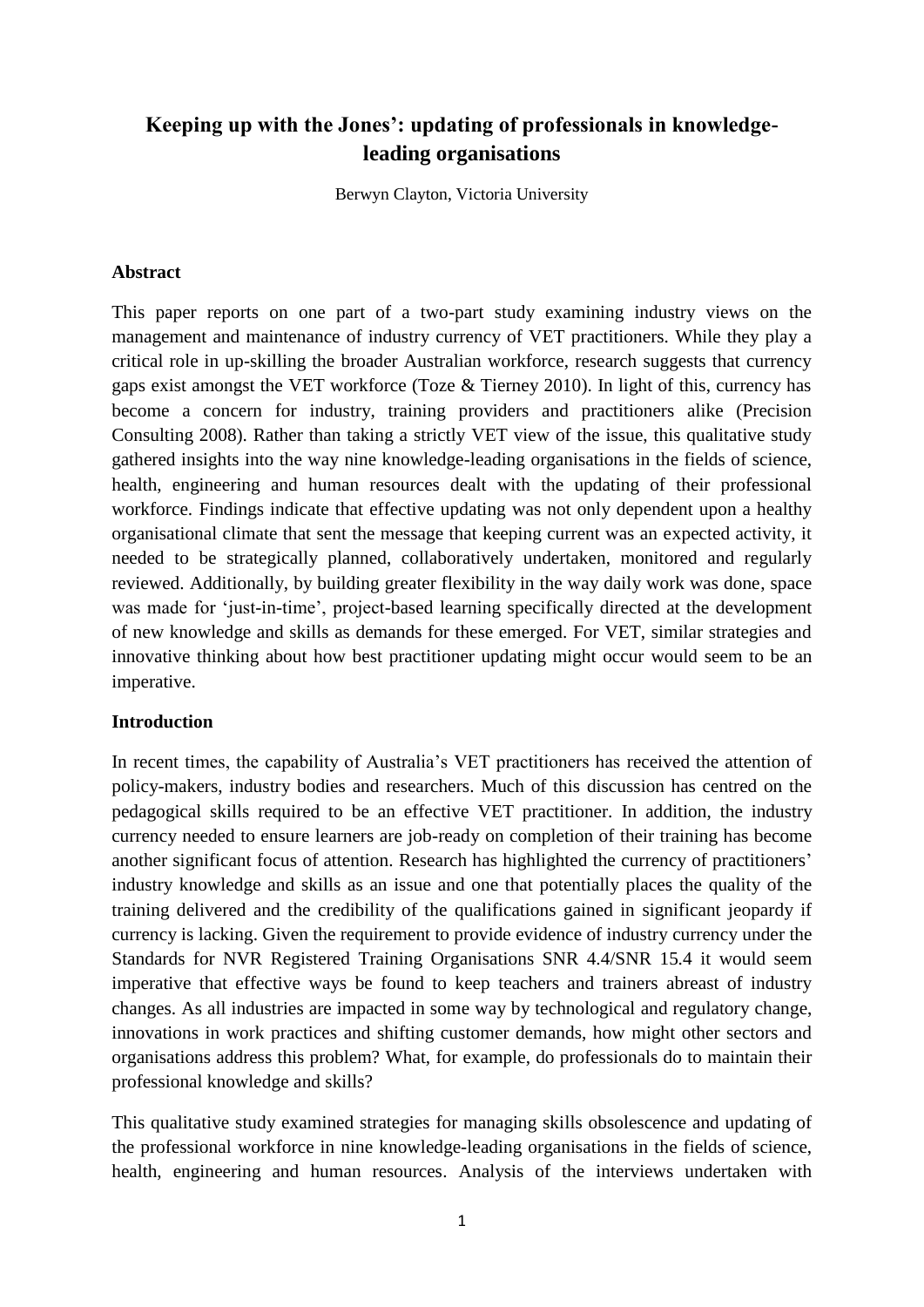Learning and Development managers revealed six elements which framed the successful maintenance of industry currency in each of the organisations. When operating in combination, they provide powerful tools to maintain currency. After reviewing relevant literature, this paper focuses on key strategies by which organisations and individual professionals avoid obsolescence in their skills and knowledge. The lessons for VET providers are clear.

### **Literature review**

Without ongoing development, technical skills and knowledge of workers in any occupation can become outdated. Advancing technology and changing customer preferences inevitably demand the generation and application of new knowledge, new skills and innovative ways of working. VET practitioners have an important role to play in this process of knowledge and skills renewal (Skills Australia 2010; Dalitz, Toner & Turpin, 2011). As jobs and skills change, so too must training. This requires teachers and trainers to refresh their own technical skills and occupational knowledge whilst developing those of their learners (Dalitz, Toner & Turpin, 2011). Within VET, skills obsolescence is an ever-present challenge. It is an issue that is regularly raised in relation to the industry currency of the sector's practitioners (Toze & Tierney 2010; Precision Consulting 2008).

Chauhan and Chauhan (2009) define this condition of obsolescence as one which occurs when an individual's skills and knowledge no longer match the performance standards required in the workplace. It can be an outcome of previously learned skills and knowledge fading, and / or new knowledge and skills not being taken up as they emerge (Kaufman 1974; Fossum, Arvey, Paradise & Robbins 1986). Much of the blame for the problem lies with what Tushman and Anderson (1986 p.440) call 'never-ending competence-destroying innovation', that is, rapidly changing technology.

A good deal of the research on the topic emanating from fields such as engineering, ICT, science, psychology and management examines the causes of the obsolescence and discusses a range of strategies for countering it. Within this body of work, there is general agreement that the first step is to determine what skills have been lost and what critical new knowledge and skills need to be acquired to maintain productivity within an organisation (Chauhan & Chauhan 2009; Kreiner 2006). A strategic evaluation of organisational capability, particularly in relation to those who are most likely to be impacted by the rapid emergence of new technology and techniques, is seen to provide the essential baseline for further action (Pazy, 1994). A supportive organisational climate that encourages collaborative learning, active knowledge sharing and access to knowledgeable colleagues is also highlighted as essential if updating activities are to be effective (Kreiner 2006; Chauhan & Chauhan 2009).

Learning in the workplace is also widely acknowledged in the literature as the most powerful mechanism for keeping work-critical knowledge and skills current (Chauhan & Chauhan, 2009; Kreiner 2006). Moreover, research affirms that the nature of work itself can be the major motivation for individuals to continue to build expertise or not (Chauhan & Chauhan, 2009). Where day-to-day work provides a degree of challenge and extends a person beyond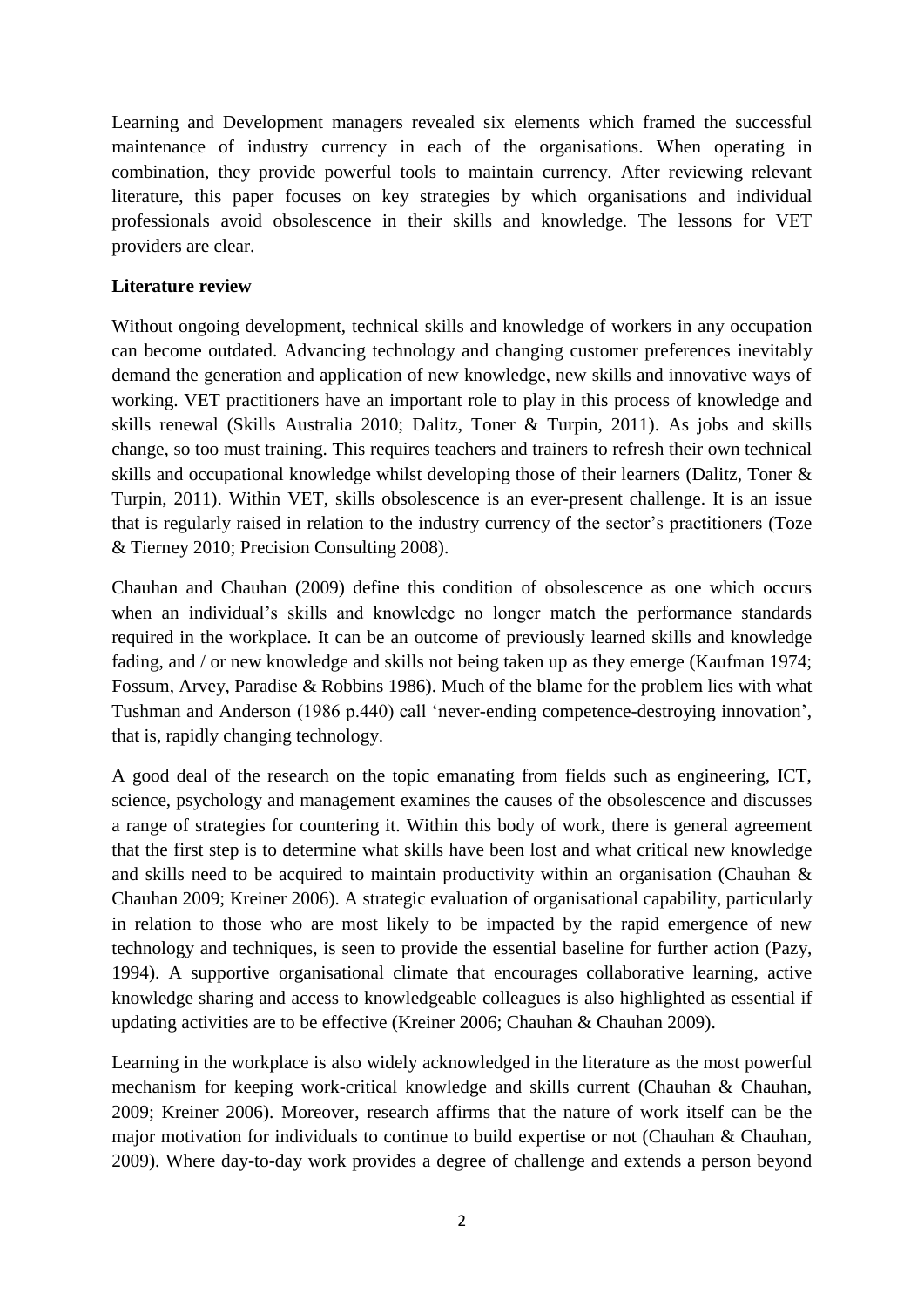their normal role, then in all likelihood they will seek to actively keep abreast of new knowledge and ways of working. By embedding learning 'in the rhythms of daily work' (Knight 1998, p.254), up-skilling activities can occur in situ, be appropriately contextualised and happen in a collaborative way. Additionally, where learning is tailored to meet current job roles and existing projects and is capable of immediate application in the workplace, then individual motivations and outcomes from the learning are likely to be more positive than events-based, generic learning (Pazy, 1996). If this is the case, continuing professional development activities designed to counter obsolescence need to be strategic, highly practical and relevant, and designed to meet job-specific short-term objectives addressing the here and now.

### **Method**

Examining how professionals outside VET maintain critical occupational skills and knowledge in the face of technological change and innovative practice was the main aim of this study. Of particular interest was the way in which knowledge-based enterprises manage obsolescence and up-skilling to preserve their organisational 'knowledge-based and 'leading edge' status. The concrete approaches and insights gathered from these organisations were then assessed for possible application to training providers and individual practitioners working to maintain industry currency in VET.

Invitations were extended to the nine organisations participating in the study after a review of websites revealed they closely matched Zack's description of knowledge-based or knowledge-leading organisations in that each held:

…a knowledge-oriented image of itself…[and] uses knowledge and learning as its primary criteria for evaluating how it organizes, what it makes, where it locates, who it hires, how it relates to customers, the images it projects, and the nature of its competition (Zack 2003, p.4).

Businesses were drawn from the science, engineering, human resources and health sectors where significant technological change was a key and constant factor. Both of the sciencebased organisations are concerned with conducting world-leading research in a variety of field and the provision of advice to industry and governments. One of the engineering companies is concerned innovative product development in the field of scientific instrumentation, while the other is engaged in civil construction as well as asset management for other engineering companies. The human resources company provides consulting services in business transformation and both people and change management. The four health providers cover a range of health related services such as running hospitals, emergency and rehabilitation services, aged and primary health care facilities. Both public and private enterprises participated in the research and they ranged in size from 80 staff through to in excess of 70,000. Some are global in their operations, and all are at the cutting edge in their respective fields. All employ a significant number of professionals including scientists, engineers; professionals in financial, risk and change management; nurses and allied health professionals. To ensure anonymity, the nine organisations were allocated pseudonyms which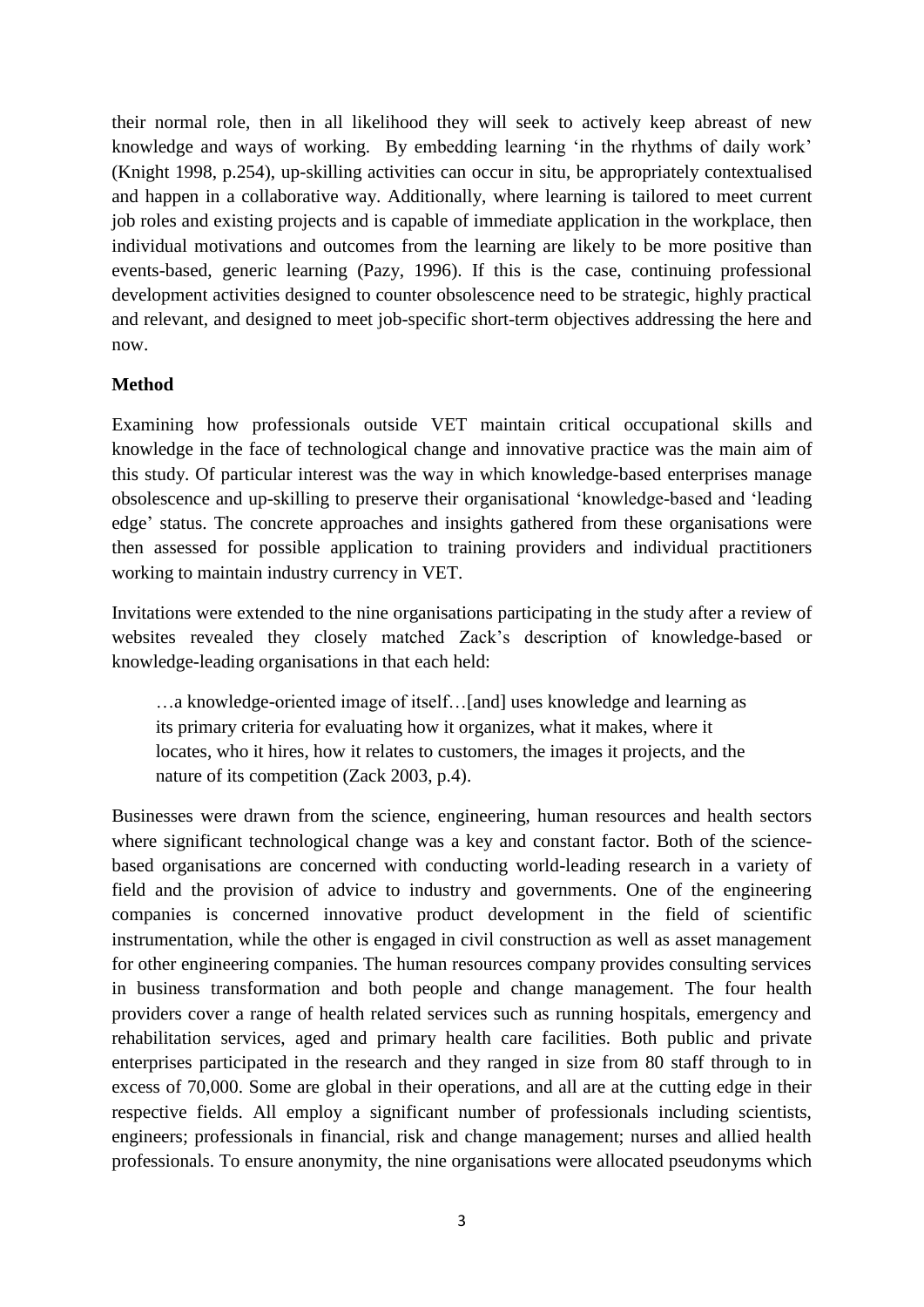reflected the industries from which they were drawn. These pseudonyms are used throughout this paper.

A two-step approach was used to elicit information. Initial data were gathered from Learning and Development managers using a 25-item Likert questionnaire in which responses were sought to statements about organisational updating climate, information exchange, reward policy and organisational support for updating. Statements under each of these headings mirrored those used previously by Trimmer, Blanton and Schambach (1998) in a survey of ICT professionals. With analysed questionnaire data as a base, semi-structured interviews were conducted with the Learning and Development managers. These focused on gathering information about the organisational drivers for keeping personnel current, the organisational implications of erosion of technical and discipline knowledge of staff and the types of approaches used to ensure the professional workforce remained abreast of discipline-based innovations and evolving industry practice.

Transcribed interviews were verified by informants and coded and analysed by hand.

# **Findings**

From both questionnaire data and interviews it was evident that all of the organisations in the study were engaged in highly innovative and even leading-edge practices in various areas of industry specialisation. Each considered the constant generation, testing and application of new knowledge and skills were core business and crucial to business survival. In light of this, it was unsurprising that they all made a significant commitment to the ongoing development of their workforce.

# *Maintaining currency: the drivers*

Key drivers for up-skilling in all cases were changing technology, addressing client demands and regulation. Technological innovation, however, was nominated as *the* prime motivator. For the science-based Professional Research Services and the Energy and Resources Agency, it was matter of keeping abreast of world-wide advances in specialist areas in order to generate new and useful knowledge, provide high-quality data and advice to end-users and encourage uptake and application of the innovations they were developing. Similarly, for EngineeringCo, Innovative Engineering Solutions and the human resources company CM Consulting, staying up to speed with technological change meant personnel were able to provide a range of options, novel solutions and quality services tailored to meet individual client needs.

While updating in State-wide Health Services, Alma Health, Global Health Care and ERC Health was also directed at addressing the constant advances in technology, additional drivers were the complex regulatory requirements demanded of the sector together with the imperative to provide improved patient care.

# *The criticality of being current*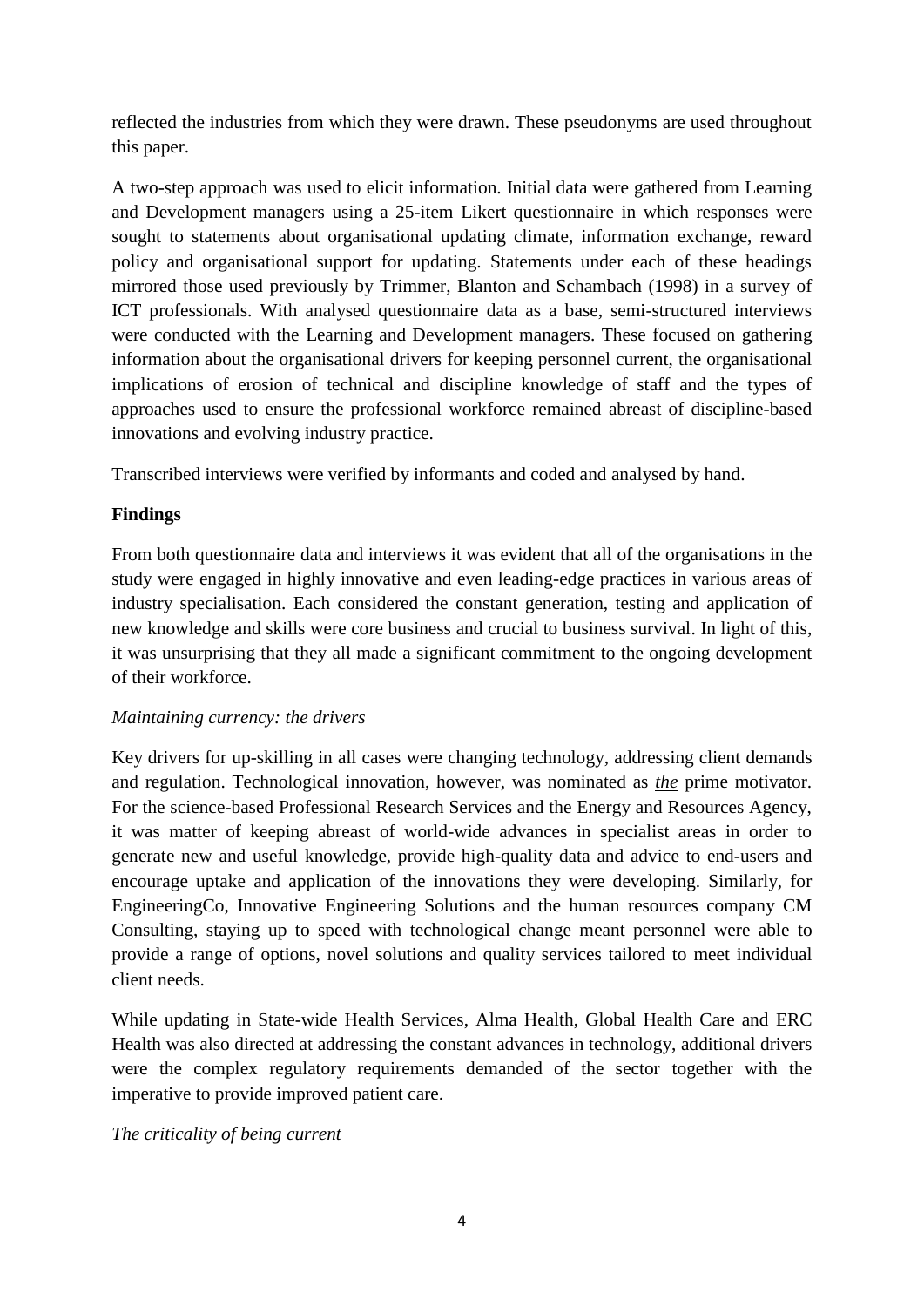The importance that each organisation placed upon the maintenance of currency cannot be understated. All Learning and Development managers emphasised that the presence of people with obsolete knowledge and skills had the potential to impact upon productivity, the organisations' reputations and the quality of products as well as the organisational 'bottom line'. This latter point was well evidenced by the comment 'safe care leads to lower insurance premiums and ultimately higher profits' (Global Health). Placing great store in the technical currency of their workforce, every organisation played some part in ensuring that appropriate learning activities could occur and accepted that it was a responsibility to be shared between the organisation and the individual. While all did not necessarily apportion this responsibility equally, there was total agreement that it required both parties to work closely together to achieve the currency and competency levels demanded as high-performing organisations.

There's no way that an organisation could not fulfil that responsibility...[but] it's much more effective when there's an internal driver, when the person feels the responsibility for that primarily as opposed to 'this organisation owes me' (Alma Health)

#### *Addressing updating strategically*

Each organisation analysed workforce capability in a highly planned and strategic manner. Skill profiles were assessed regularly and individual performance appraised annually. From these processes, learning plans were negotiated in most organisations and opportunities for both formal and informal learning were determined in every case. Directed at building individual as well as project team expertise, mentoring, in-house and external training programs were designed specifically to keep people's skills aligned to current and emerging business imperatives. In the two science organisations, for example, broad direction-setting identified key areas of focus and employee skill profiles were examined to ascertain the implications of any shifts in direction. Where these occurred staff were either retrained or redeployed. The much smaller ERC Health, on the other hand, formally benchmarked their professional practice and used the outcomes of that process to set short-term, but highly strategic training objectives.

#### *Generating a supportive climate*

Analysis of responses to questions about organisational support confirmed opinions expressed in the literature about the importance of organisational climate in encouraging skilled workers to keep current (Chauhan & Chauhan, 2009). All but one of the Learning and Development managers gave a 'strongly agree' response to the statement 'My organisation openly exhibits an encouraging attitude toward technological innovation' and all strongly agreed that 'Innovation is enthusiastically received within this organisation'. Thus, it was unsurprising that incentives and rewards for updating included bonuses, annual award ceremonies, payment of educational expenses, conferences and overseas visits were available in all but ERC Health. This company used promotion as the major incentive as other options were not financially possible in such a small organisation.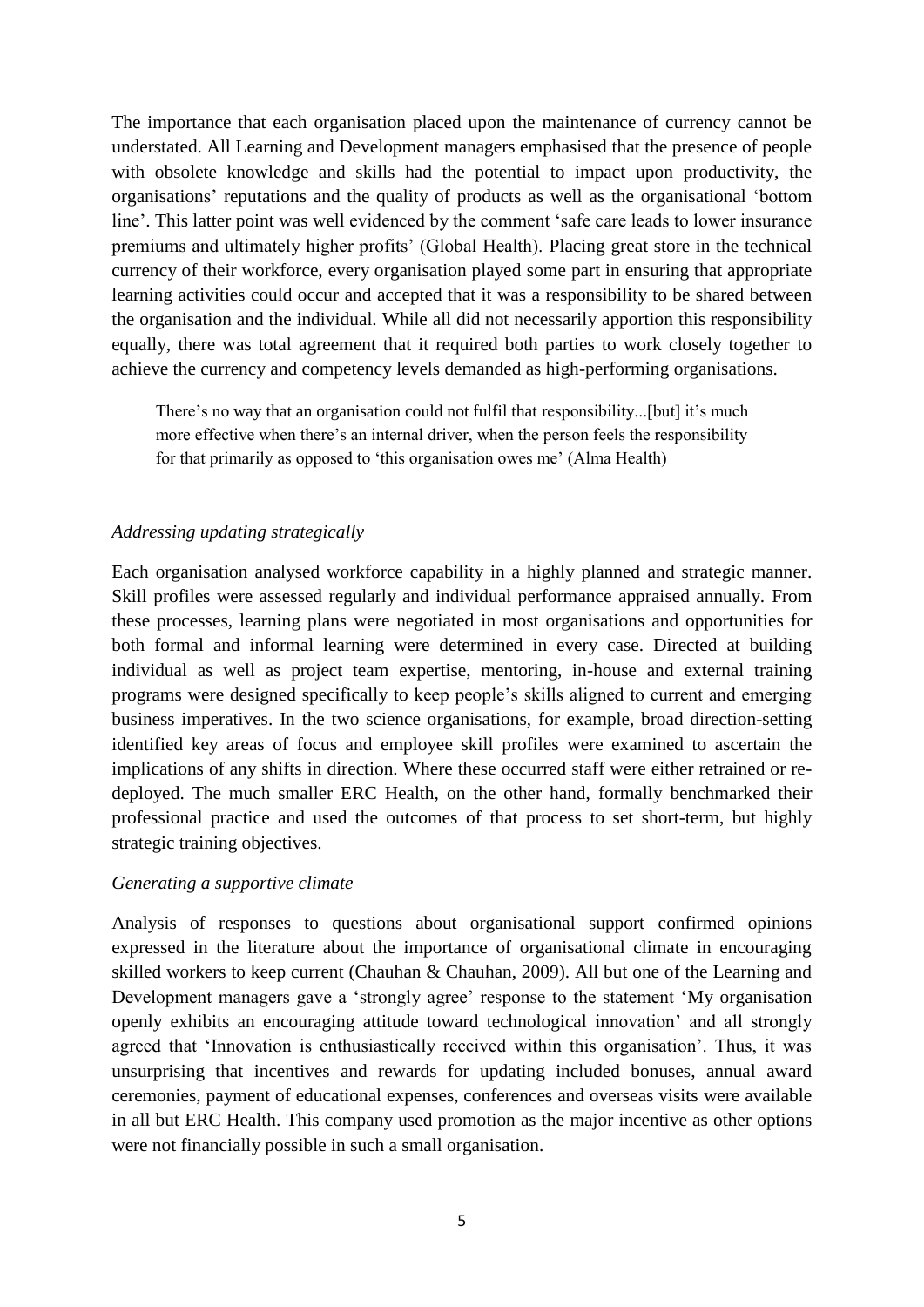Beyond concrete rewards, managers consistently spoke of the self-initiated drive of many personnel to keep abreast of innovations in their fields. Emphasising this point, the Energy and Resources Agency manager commented that many employees understood they were making a difference with the work that they did and wanted to continue to do so. Furthermore, the challenging nature of the work being done across all organisations was viewed as one of the greatest motivators for constant updating.

Significantly, management at all levels was perceived to play a crucial role in ensuring the climate and the organisational culture were supportive of skill building in whatever form it took. For example, in the Energy and Resources Agency the Chief Executive Office attended the Wednesday morning session at which researchers presented the findings of their work – 'it is one way for him to keep on top of what we are doing and it also makes very clear just how important this process is for the organisation's health'. There were also other examples of carefully orchestrated opportunities for knowledge sharing, knowledge testing, reflection, peer review and systematic feedback evident in some of the other organisations. In Professional Research Services, the Energy and Resources Agency, Innovative Engineering Solutions, CM Consulting and Global Health Care, for example, the exchange of knowledge often extended beyond work teams and dissemination of new ideas and initiatives extended to other parts of the business. Mentoring, coaching and shadowing, together with jobexchanges, were common in most organisations, emphasising the importance placed on staff being able to rub shoulders with internal or external experts who were 'truly immersed in their practice' (Kreiner 2006, p. 228). Interestingly, the internal experts within EngineeringCo were often professionals in the later stages of their career and mentoring was seen as having a dual purpose. Firstly, the less experienced engineer gained from the wisdom of the older and more experienced engineer. Secondly, being required to fulfil the role of a mentor and pass on "tribal knowledge", the older engineers 'became conscious of the need to keep up with all the current approaches being initiated in the projects EngineeringCo is managing'.

#### *Learning while working, learning for now*

The majority of work undertaken by the science, engineering and human resources organisations was project based and provided fertile ground for collaborative learning. Generally this was informal in nature occurring during project work. However, some learning was more structured non-formal learning where project teams were allocated time to develop new skill sets for particular projects. As knowledge-leading organisations, this 'just-in-time' approach was seen to be critical, particularly in addressing emergent technological innovations or a specific client demand not previously encountered in other projects. As the Innovative Engineering Solutions manager stated: 'When we are faced with projects that are first of a kind, our team need to demonstrate to our clients that they can quickly come up to speed to be an expert in the field'. Learning for 'here and now' projects, therefore, tended to hold sway over more generic and organisation-wide professional developmental activities. For CM Consulting and the organisations operating in the health sector, 'just-in-time' updating activities tended to be more structured and initiated to address changes in regulatory requirements or the introduction of new techniques, treatment regimes or equipment.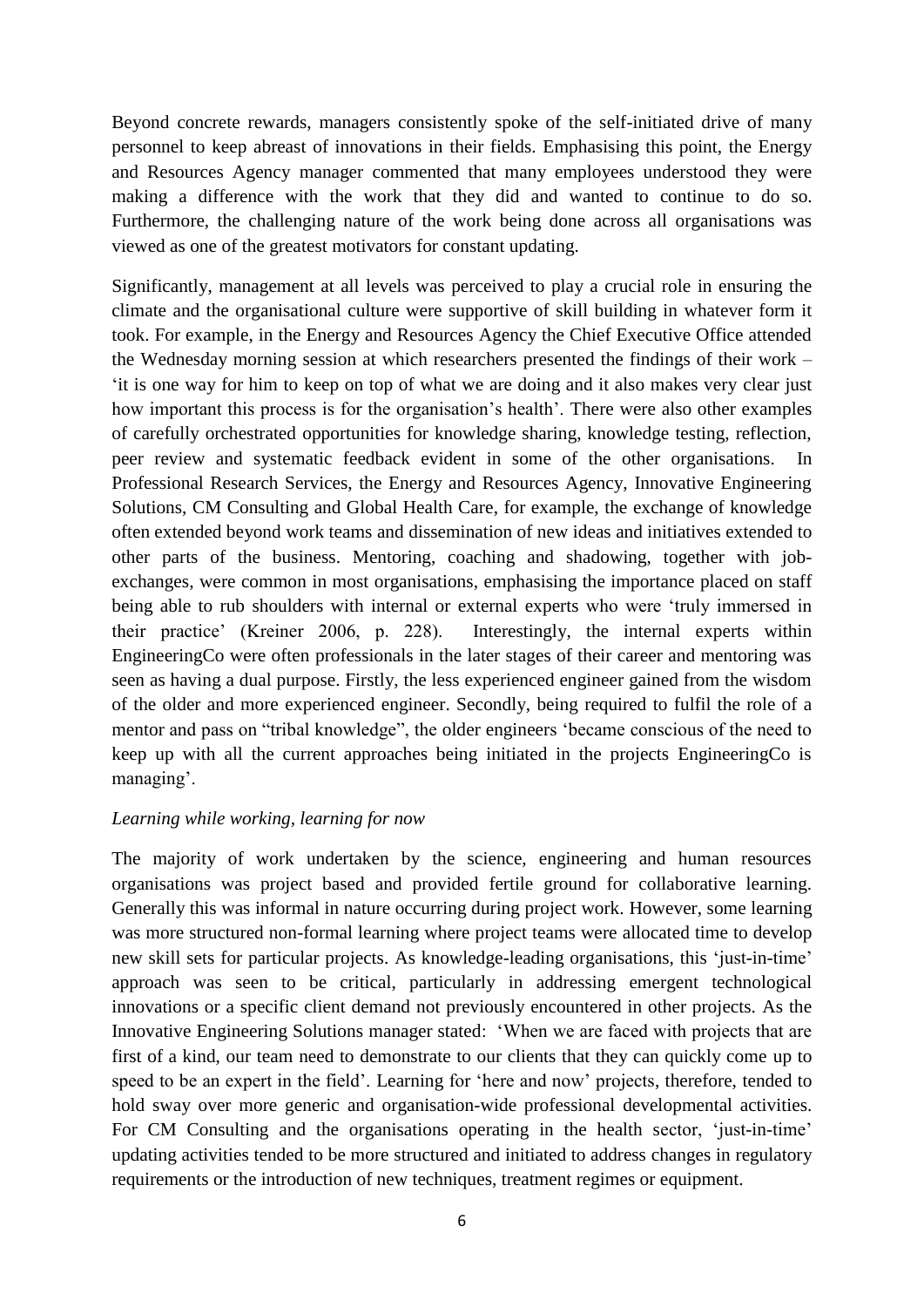Despite some minor variations in approach, all organisations in the study acknowledged that they were implementing a 70:20:10 training and development model (McCall, Lombardo & Morrison, 1988) with 70 percent of learning happening informally on-the-job, 20 percent through mentoring and working with experts, and the final 10 percent being through structured programs.

### **Discussion**

With a focus on innovation, efficiency and client satisfaction, technical excellence appeared to be embedded in all organisations participating in this study. The threat of obsolescence was acknowledged by organisations and individuals alike and up-skilling activities were specifically directed at addressing changing technology, techniques, regulation and shifts in client demands. Strategies set in place to keep people current closely align to those set out by key authors in the area (Pazy, 1996; Chauhan & Chauhan, 2009) and the majority have some relevance for training providers and VET practitioners. In combination, the insights gleaned from these knowledge-leading organisations also provide elements that form a framework for addressing industry currency amongst the VET sector's practitioners.

The first element is the development of an organisational climate that endorses, supports and rewards updating so that revitalisation of critical technical knowledge and skills becomes the norm amongst practitioners. Given the rapidity with which change occurs in industry, updating needs to become an organisational expectation, not something that might be done.

The second element is the regular monitoring of the skill profile of practitioners through the performance management process to ascertain any areas where skills and knowledge have eroded or where new skills and knowledge need to be acquired. Having ascertained the information, a meaningful and achievable learning plan then needs to be developed, implemented and monitored. Plans may be designed for an individual or, where appropriate, address the learning requirements of a teaching or project team.

The third element is the adoption of a proactive approach to the maintenance of industry currency, particularly where technology and its associated knowledge are constantly being superseded. As skill requirements change, practitioners who have responsibility for take-up of the innovations will require tailored training to keep them current. This requires a constant scan of the industry environment and connection with key industry informants to ensure significant shifts in skills and practice are not missed.

The fourth element is actively supporting learning in the workplace (both on- and off-job) that not only offers formal and structured training but also opens up more opportunities for incidental learning during the conduct of day-to-day work. Given the importance of context, learning that takes place in situ and which is 'just-for-now' has the potential to be more effective than events-based approaches to up-skilling which sometimes tend to be more generic in nature. Increasing opportunities for informal learning does, however, require reconsideration of how jobs are designed and how work might be done.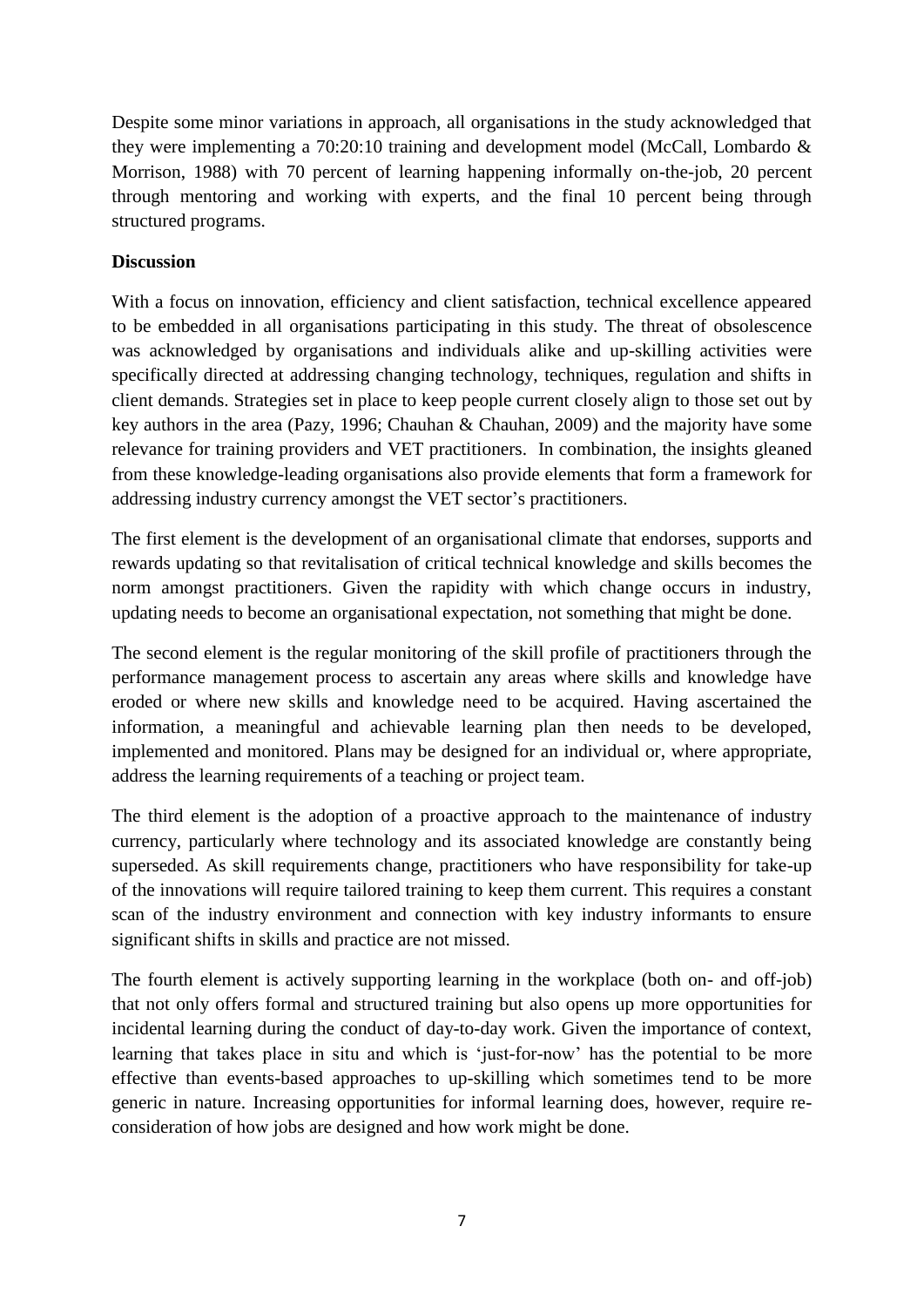The fifth element is placing emphasis upon collaborative learning, whereby sharing of new knowledge and skills through simple interactions with colleagues or mentoring, coaching and shadowing is an accepted way of updating. A critical aspect of this approach is the identification of potential internal and external industry experts who are willing to share their critical know-how and have the time and space to do so.

The final element in the framework is the ready acceptance that keeping up-to-date with changing technology, trends and industry practices is a shared responsibility. Maintenance of currency not only requires organisational planning, resources and commitment it also demands that individuals take personal responsibility for ensuring they are professionally competent and current. For the organisation, ongoing updating makes sound business sense. For the individual, it is about being 'a professional'.

### **Conclusion**

For Australia's training providers, keeping the industry skills and knowledge of their workforce up-to-date in an environment of constant change and tight budgets is a significant challenge. This challenge is one that is shared by organisations and skilled workers across all industries. Research on professionals in the fields of ICT, engineering and management amongst others, for example, has identified skills obsolescence as an ever-present threat. This condition involves skills and knowledge previously mastered ceasing to be useful. It also occurs when an individual fails to keep up with industry changes that require new skills and knowledge to be learned. For VET's practitioners, this problem is made much more complex because industry expects that they are not only up to speed with innovations in occupational practices, but they are also able to develop innovative practices and new knowledge in others. Research on the sector suggests, however, that currency gaps exist in the VET workforce  $-$  a factor that has become a major concern for industry, training providers and practitioners alike.

Rather than adopting a purely VET focus, the part of the study on industry currency reported in this paper sought to examine how nine knowledge-based organisations in the fields of science, health, engineering or human resources dealt with skills obsolescence in their professional workforce. Looking at the issue through a different lens provided an opportunity to reflect on the approaches adopted by others beyond the sector and to assess their potential application to the VET sector.

Unsurprisingly, technological innovation, regulatory change and/or shifts in industry trends provided the impetus for ongoing revitalisation of previously learned knowledge and skills as well as new skill set development in all nine organisations. Learning and Development managers clearly understood the organisational implications of skills obsolescence and viewed updating as critical to the maintenance of their business edge. As high-performing, knowledge-leading organisations, all were concerned with the generation and uptake of new knowledge, the production of quality products and services and importantly, client satisfaction. In light of this, updating was strategically planned, closely managed, regularly monitored, actively encouraged and openly rewarded. Considerable emphasis was placed on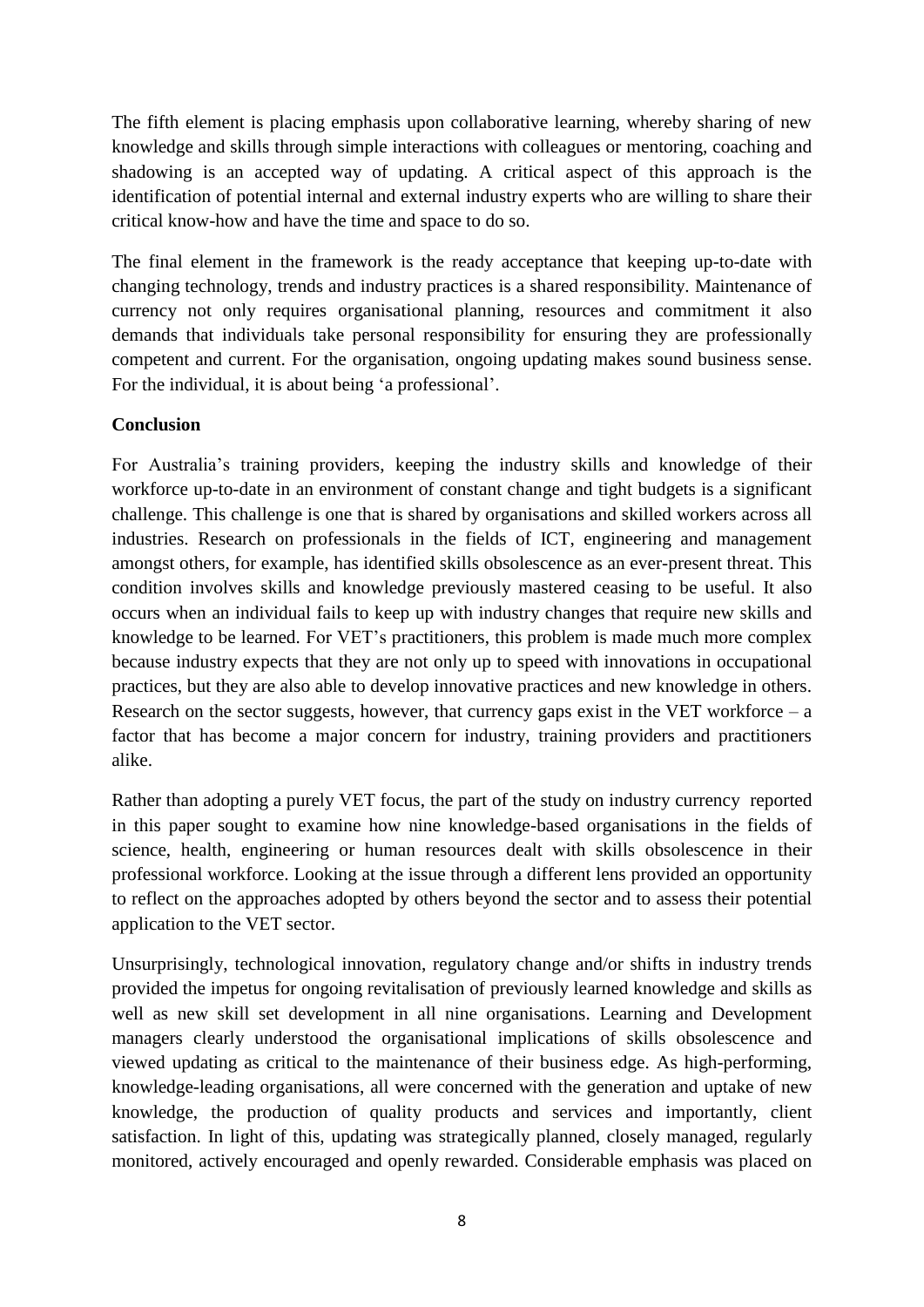keeping ongoing skills development in the mind's eye of all employees and the majority of organisations made great use of the workplace as a place of learning, with project- and problem-based learning approaches being the norm. In most instances, employees had access to mentors and 'experts' and learned collaboratively - challenging old ways of working, testing new ideas and sharing the knowledge gained with others either informally or more formally planned knowledge exchange. Supported as they were by an organisational climate and learning approaches that were very much about meeting the demands of current work roles and projects, the new skills and knowledge that they acquired could be immediately applied in a highly meaningful way. Importantly, within each of the organisations in this study, employees accepted that ongoing learning was a crtical part of their job role.

The key messages for training providers in these findings are confirmation of the importance of organisations addressing industry currency strategically; generating a culture and a climate that supports practitioner engagement in updating activities, and, importantly providing opportunities in the day-to-day work of practitioners for the collaborative learning required so that they might demonstrate they are up to the mark with the skills, knowledge and occupational practices currently required by industry.

#### **Acknowledgements**

The material presented in this paper is drawn from the NVETRE funded project *industry currency and professional obsolescence what can industry tell us?* The author acknowledges the critical input of the research team – Pam Jonas, Regan Harding, Melinda Toze and Mark Harris.

#### **References**

Chauhan, S & Chauhan, D 2009, 'Are you on the verge of obsolescence?', *Indian Journal of Industrial Relations*, vol.44, no.4, pp.646-59.

Dalitz, R, Toner, P & Turpin, T 2011, *VET and the diffusion and implementation of innovation in the mining, solar energy and computer games sectors,* NCVER, Adelaide.

Fossum, J, Arvey, R, Paradise, C & Robbins, N 1986, 'Modeling the skills obsolescence process: A psychological/economic integration', *Academy of Management Review*, no. 11, 362-374.

Kaufman, H 1974, *Obsolescence and professional career development*, AMACON, New York.

Knight, P 1998, 'Professional obsolescence and continuing professional development in higher education', *Innovations in Education and Teaching International*, vol.35, no.3, pp.248—56.

Kreiner, J 2006, 'Combating obsolescence — redefining the ever-evolving engineering profession', *FME Transactions*, vol.34, pp.227-30.

McCall, M, Lombardo, M & Morrison, A 1988, *The lessons of experience*, Lexington Books, Lexington.